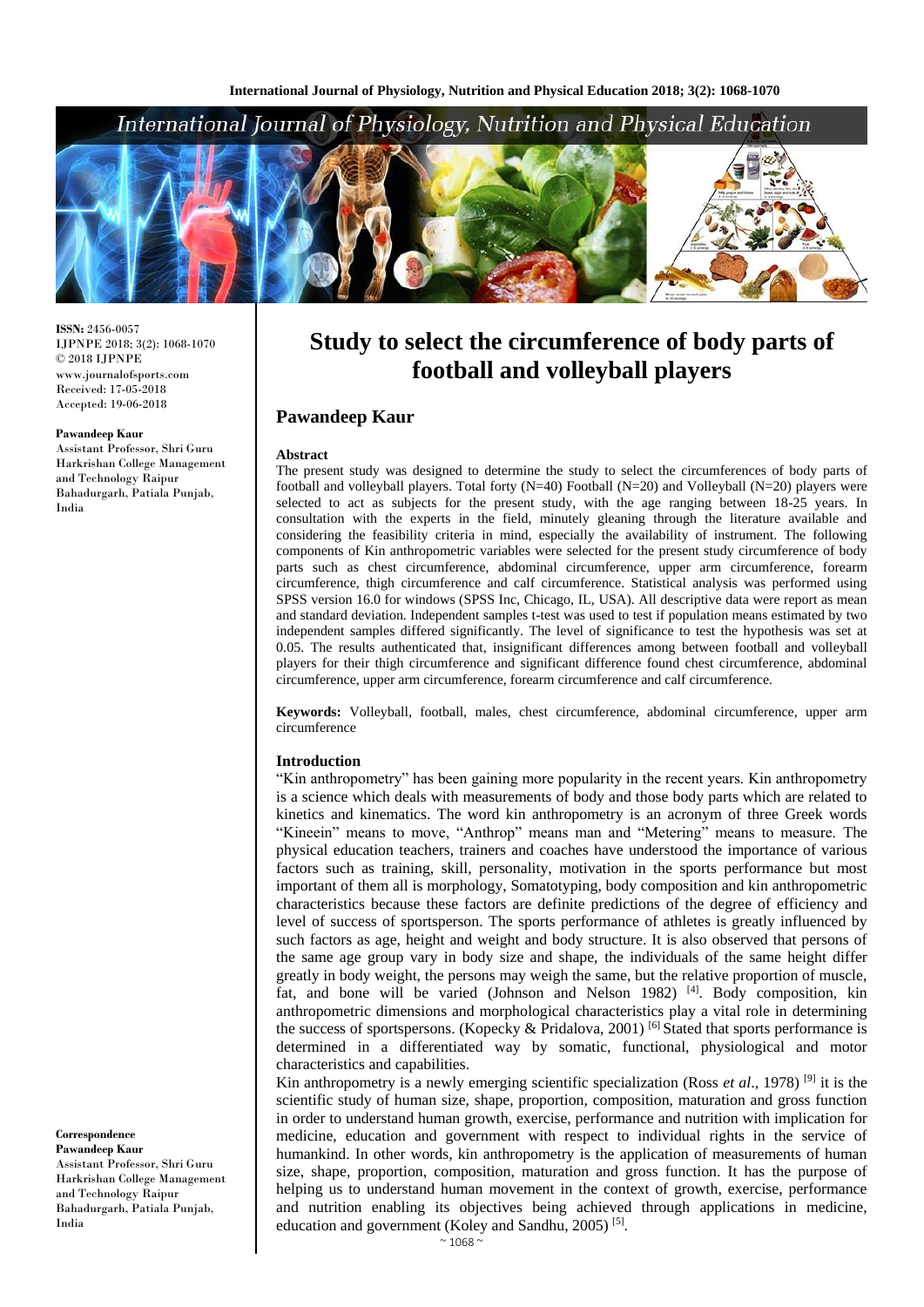Identical to the mechanistic approach of human motion, anthropometry has a rich tradition in sports sciences and sports medicine. For instance, the physique of Olympic athletes was studied by kin anthropometrics since a long back. Though, in different times, different terms were used like dynamic anthropometry, sports anthropometry, biometry, physiological anthropometry, anthropometrica etc. by scientists. They tried to establish some relationships between the body structure and the specialized functions required for various tasks. They have also tried to understand the limitations of such relationships. Apart from the measurements of structural characteristics, the field of kin anthropometry extends the study of human adaption, maturation, nutrition and body composition (Koley and Sandhu, 2005)<sup>[5]</sup>.

We know that the condition of the human species is the result of adaption, both genotypic and phenotypic. Phenotypic adaptions or developmentally acquired traits, in fact are comparable to the changes produced by athletic training (Stini, 1985) [10]. In this particular point the interests of the physical anthropologists and kin anthropometrics come together. The skills of anthropometry have been practiced by physical anthropologists for many decades. Jan borms opined that the term kin anthropometry is a young one. It must be clear that what is young is the terminology and not the use of anthropometry, studying the relationship of form and functions, the interaction of anatomy, growth and performance (Stini, 1985)<sup>[10]</sup>. If it is true that anthropologists have always been interested in the contributions of form and function, then they are earliest kin anthropometrics.

Football is a sport that requires physical performance skills as well as tactical and technical expertise. Helgerud indicates a significant correlation between maximal oxygen consumption (VO2 max) and elite soccer team performance **(**Helgerud *et*  al., 2001)<sup>[2]</sup>. According to recent studies, the average work intensity during a football match is usually about 75–90% of maximum heart rate, respectively 70–85% of VO2max (approximately 75% of VO2 max). Whereas the average works intensity of basketball game is above 80% of VO2 max, respectively above 85% of maximal heart rate (Balciunas, 2006) [1] (Nudri *et al*., 1996) [7] (Reilly & Williams, 2005) <sup>[8]</sup>. The basketball game contains different elements compared with the football game (more running, jumping, and extending). Jumping ability of the basketball players depends on their strong thigh and calf muscles, players need body forward as well. Strong abdominal muscles and upper body, as well upper extremities allow basket ballers to throw their body up into the air. Combination of all these muscle movements, indicate the importance of explosive force, speed, level of aerobic endurance, and anaerobic abilities, which basket ballers should possess to make their game. The aim of this study was to explore the influence of different sports (basketball and football) in growth and development of the anthropometrical variables, which inform about volume and distribution of the subcutaneous adipose tissue of athletes.

Hetzler *et al.* (2012)<sup>[3]</sup> examined the purpose of this study was to compare existing 1 repetition maximum (1RM) bench press prediction equations in National Collegiate Athletic Association (NCAA) Division IA college football players and determine if the error associated with the prediction of 1RM bench press from the National Football League (NFL)-225 test could be reduced through the addition of anthropometric measurements. Anthropometric measures, 1RM bench press, NFL-225 test repetitions to fatigue, and body composition data were collected on 87 Division IA football players (mean+/-SD age 19.9+/-1.3 years; height 182.3+/-7.3 cm; body mass 102.3+/-21.1 kg;% fat 13.9+/-6.7; 1RM bench press 140.5+/-2 6.6 kg; and NFL-225 reps to fatigue 14.1+/- 8.0). Hierarchical regression revealed an  $R=0.87$  when predicting 1RM from the NFL-225 test alone, which improved to  $R=0.90$  with the addition of the anthropometric variables: arm circumference and arm length. The following equation was the best performing model to predict 1RM bench press:  $1RM$  (lb)  $=299.08+2.47$  arm circumference (cm) --4.60 arm length (cm) +5.84 reps @ 225; SEE=18.3 lb). This equation predicted 43.7% of subjects' within +/-10 lb of their actual 1RM bench press. Using a cross validation group, the equation resulted in estimates of 1RM which were not significantly different than the actual 1RM. Because of the variability that has been shown to be associated with 1RM prediction equations, the use of actual 1RM testing is recommended when this is a critical variable. However, coaches, scouts, and athletes, who choose to estimate 1RM bench press using repetitions to failure from the NFL-225 test, may benefit from the use of the equations developed in this study to estimate 1RM bench press with the inclusion of simple anthropometric measurements.

This study was done with the aim of circumferences of body parts of football and volleyball players. Keeping in the mind the importance of kin anthropometric variables at football and volleyball players for attaining for development and enhance the performance of players, the investigators therefore, designed a study to select the circumferences of body parts of football and volleyball players.

## **Sampling Procedure**

In this study, only those football and volleyball players were study, who was participated in inter college football and volleyball competition from year 2017 to 2018. The players from various colleges from all over Punjab were analyzed. The players falling under the age between 18 and 25 years was study. The players were divided into two groups in footballers and volley-ballers.

## **Selection of Variables**

In consultation with the experts in the field, minutely gleaning through the literature available and considering the feasibility criteria in mind, especially the availability of instrument. The following components of Kin anthropometric variables were selected for the present study.

#### **Circumferences of Body Parts (cm)**

- 1. Chest Circumference
- 2. Abdominal Circumference
- 3. Upper Arm Circumference
- 4. Forearm Circumference
- 5. Thigh Circumference
- 6. Calf Circumference

## **Tools Used**

- 1. Pen
- 2. Copy
- 3. Steel tape